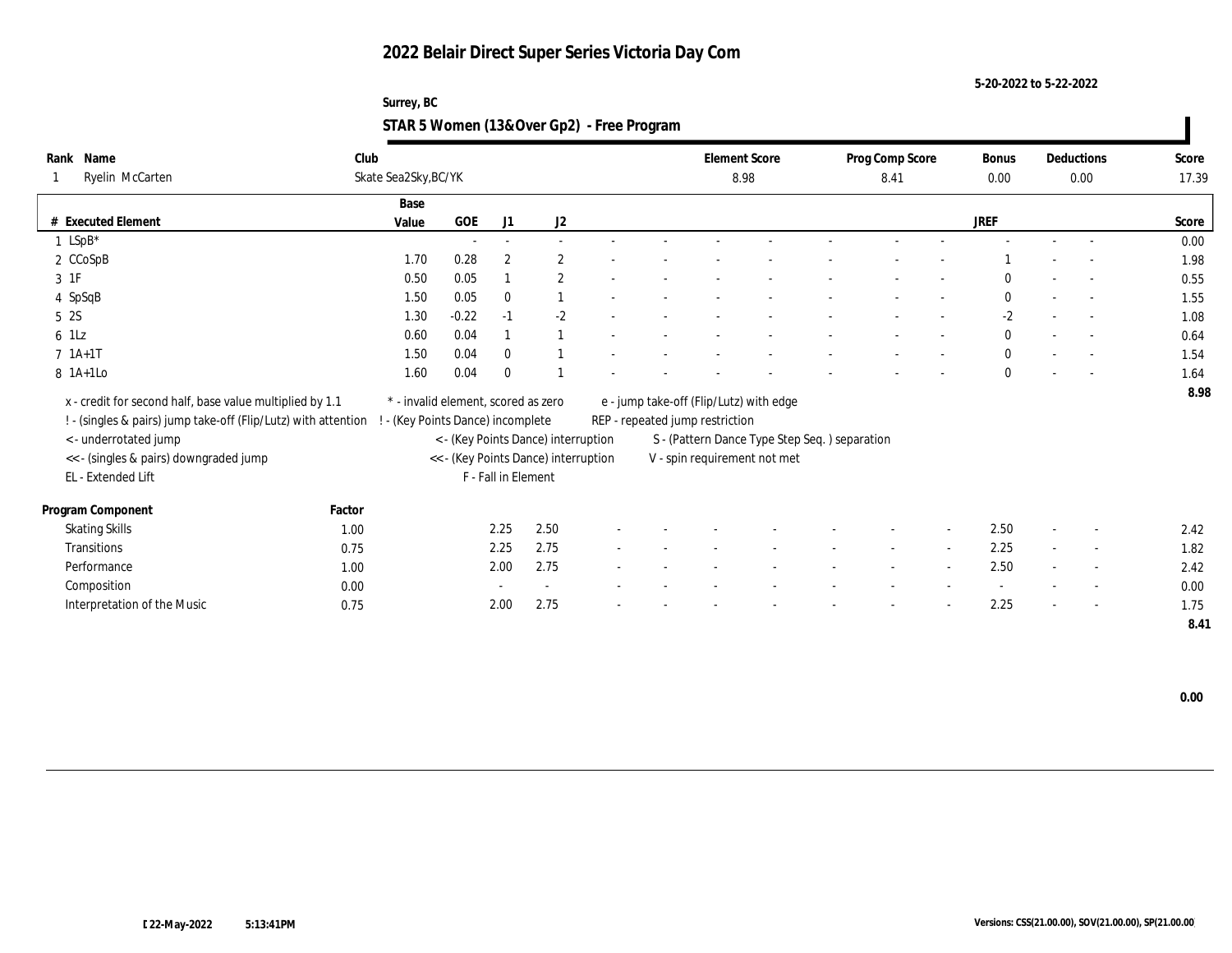**5-20-2022 to 5-22-2022**

## **Surrey, BC STAR 5 Women (13&Over Gp2) - Free Program**

| Rank Name<br>Megan Ho<br>2                                     | Club   | Grandview SC, BC/YK                 |           |                     |                                      |  |                                 | <b>Element Score</b><br>9.70                   | Prog Comp Score<br>7.31 |        | Bonus<br>0.00 | Deductions<br>0.20       | Score<br>16.81 |
|----------------------------------------------------------------|--------|-------------------------------------|-----------|---------------------|--------------------------------------|--|---------------------------------|------------------------------------------------|-------------------------|--------|---------------|--------------------------|----------------|
|                                                                |        | Base                                |           |                     |                                      |  |                                 |                                                |                         |        |               |                          |                |
| # Executed Element                                             |        | Value                               | $\rm GOE$ | J1                  | $\mathrm{J}2$                        |  |                                 |                                                |                         |        | <b>JREF</b>   |                          | Score          |
| 12S                                                            |        | 1.30                                | $-0.56$   | $-3$                | $-5$                                 |  |                                 |                                                |                         |        | $-5$          |                          | 0.74           |
| $2 \; 1A+1T$                                                   |        | 1.50                                | 0.04      | $\bf{0}$            |                                      |  |                                 |                                                |                         |        | $\bf{0}$      |                          | 1.54           |
| 3 SpSqB                                                        |        | 1.50                                | 0.30      | $\boldsymbol{2}$    | $\mathbf{2}$                         |  |                                 |                                                |                         |        | $\mathbf{2}$  |                          | 1.80           |
| 4 1 A                                                          |        | 1.10                                | 0.04      |                     | $\mathbf{0}$                         |  |                                 |                                                |                         |        | $\mathbf{0}$  |                          | 1.14           |
| 5 CCoSpB                                                       |        | 1.70                                | $-0.06$   |                     | $-1$                                 |  |                                 |                                                |                         |        | $-1$          | $\overline{\phantom{a}}$ | 1.64           |
| $6$ 1Lz+1Lo                                                    |        | 1.10                                | 0.04      |                     |                                      |  |                                 |                                                |                         |        | $\mathbf{0}$  | $\sim$                   | 1.14           |
| $7$ 1F                                                         |        | 0.50                                | 0.03      |                     |                                      |  |                                 |                                                |                         |        | $\bf{0}$      |                          | 0.53           |
| 8 SSpB                                                         |        | 1.10                                | 0.07      |                     |                                      |  |                                 |                                                |                         |        | $\mathbf{0}$  |                          | 1.17           |
| x - credit for second half, base value multiplied by 1.1       |        | * - invalid element, scored as zero |           |                     |                                      |  |                                 | e - jump take-off (Flip/Lutz) with edge        |                         |        |               |                          | 9.70           |
| ! - (singles & pairs) jump take-off (Flip/Lutz) with attention |        | ! - (Key Points Dance) incomplete   |           |                     |                                      |  | REP - repeated jump restriction |                                                |                         |        |               |                          |                |
| <- underrotated jump                                           |        |                                     |           |                     | < - (Key Points Dance) interruption  |  |                                 | S - (Pattern Dance Type Step Seq. ) separation |                         |        |               |                          |                |
| << - (singles & pairs) downgraded jump                         |        |                                     |           |                     | << - (Key Points Dance) interruption |  |                                 | V - spin requirement not met                   |                         |        |               |                          |                |
| EL - Extended Lift                                             |        |                                     |           | F - Fall in Element |                                      |  |                                 |                                                |                         |        |               |                          |                |
|                                                                |        |                                     |           |                     |                                      |  |                                 |                                                |                         |        |               |                          |                |
| Program Component                                              | Factor |                                     |           |                     |                                      |  |                                 |                                                |                         |        |               |                          |                |
| <b>Skating Skills</b>                                          | 1.00   |                                     |           | 2.25                | 2.50                                 |  |                                 |                                                |                         |        | 2.00          | $\overline{\phantom{a}}$ | 2.25           |
| Transitions                                                    | 0.75   |                                     |           | 2.00                | 2.25                                 |  |                                 |                                                |                         | $\sim$ | 1.75          | $\overline{\phantom{a}}$ | 1.50           |
| Performance                                                    | 1.00   |                                     |           | 2.25                | 2.25                                 |  |                                 |                                                |                         |        | 1.50          |                          | 2.00           |
| Composition                                                    | 0.00   |                                     |           |                     | $\sim$                               |  |                                 |                                                |                         |        |               | $\sim$                   | 0.00           |
| Interpretation of the Music                                    | 0.75   |                                     |           | 2.25                | 2.50                                 |  |                                 |                                                |                         |        | 1.50          | $\sim$                   | 1.56           |
|                                                                |        |                                     |           |                     |                                      |  |                                 |                                                |                         |        |               |                          | 7.31           |

1 Fall(s) factor (0.2) **0.20**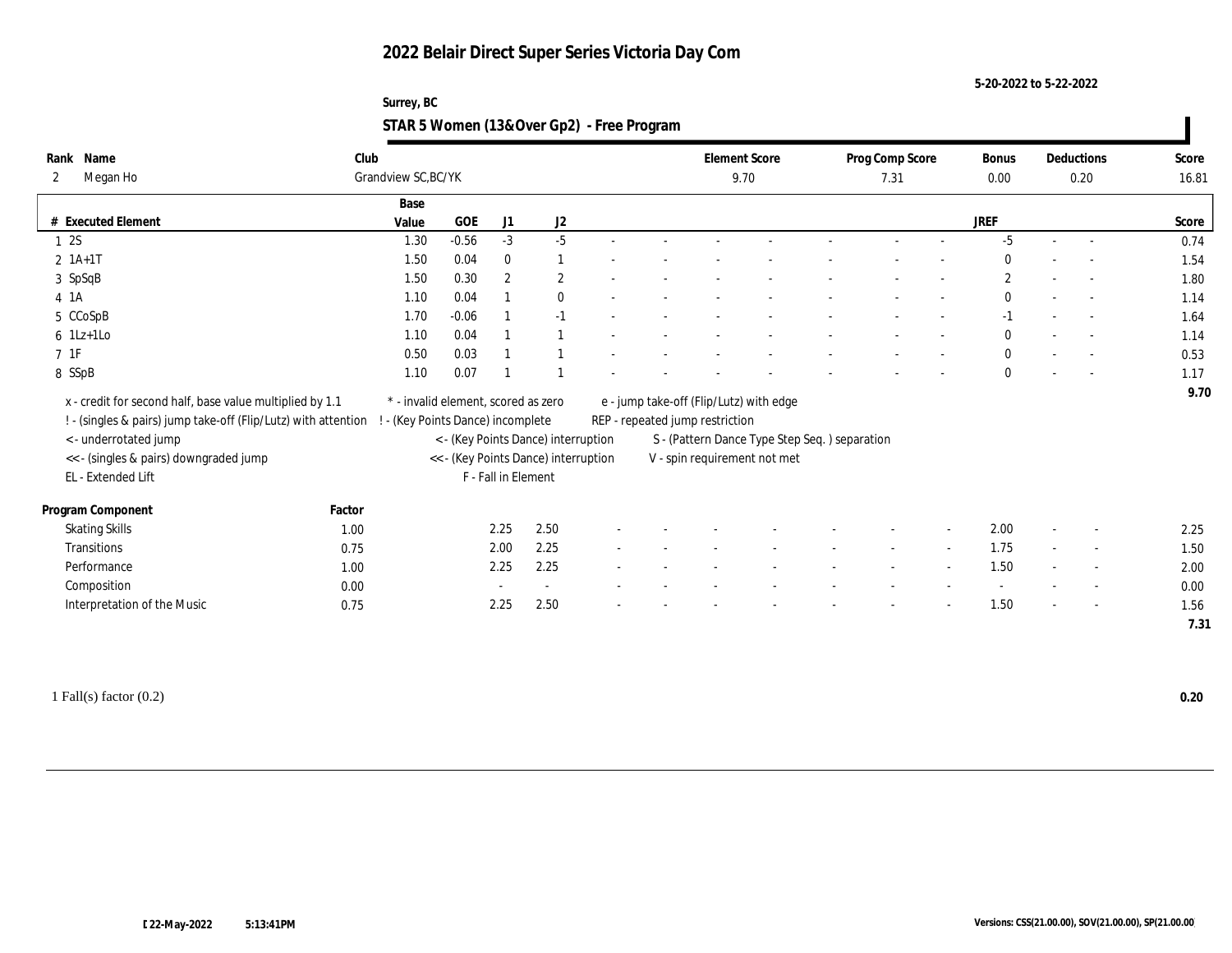**5-20-2022 to 5-22-2022**

## **Surrey, BC STAR 5 Women (13&Over Gp2) - Free Program**

| Name<br>Rank                | Club                                                           |                                     |            |                     |                                      |  |                                 | <b>Element Score</b>                           | Prog Comp Score |        | Bonus        |                          | Deductions               | Score |
|-----------------------------|----------------------------------------------------------------|-------------------------------------|------------|---------------------|--------------------------------------|--|---------------------------------|------------------------------------------------|-----------------|--------|--------------|--------------------------|--------------------------|-------|
| Saskia Shillington<br>3     |                                                                | Delta FSC, BC/YK                    |            |                     |                                      |  |                                 | 9.02                                           | 7.63            |        | 0.00         |                          | 0.00                     | 16.65 |
|                             |                                                                | Base                                |            |                     |                                      |  |                                 |                                                |                 |        |              |                          |                          |       |
| # Executed Element          |                                                                | Value                               | <b>GOE</b> | J1                  | J2                                   |  |                                 |                                                |                 |        | <b>JREF</b>  |                          |                          | Score |
| $1$ $1Aq+1T$                |                                                                | 1.50                                | $-0.33$    | $-2$                | $-2$                                 |  |                                 |                                                |                 |        | $-5$         | $\sim$                   | $\sim$                   | 1.17  |
| $2 \, 25 <$                 |                                                                | 0.40                                | $-0.19$    | $-5$                | $-4$                                 |  |                                 |                                                |                 |        | $-5$         |                          |                          | 0.21  |
| 3 1A                        |                                                                | 1.10                                | 0.00       | $\mathbf{0}$        | $\bf{0}$                             |  |                                 |                                                |                 |        | $\Omega$     |                          |                          | 1.10  |
| 4 FCSpB                     |                                                                | 1.60                                | 0.00       | $\bf{0}$            | $\bf{0}$                             |  |                                 |                                                |                 |        | $\mathbf{0}$ |                          | $\sim$                   | 1.60  |
| $5$ 1Lo+1Lo                 |                                                                | 1.00                                | 0.03       |                     |                                      |  |                                 |                                                |                 |        | $\mathbf{0}$ |                          | $\sim$                   | 1.03  |
| 6 SpSqB                     |                                                                | 1.50                                | 0.05       | $\mathbf{0}$        |                                      |  |                                 |                                                |                 |        | $\mathbf{0}$ |                          | $\sim$                   | 1.55  |
| $7\;\;1\mathrm{F}$          |                                                                | 0.50                                | 0.05       |                     | $\boldsymbol{2}$                     |  |                                 |                                                |                 |        | $\mathbf{0}$ |                          |                          | 0.55  |
| 8 CCoSpB                    |                                                                | 1.70                                | 0.11       | $\Omega$            |                                      |  |                                 |                                                |                 |        |              |                          |                          | 1.81  |
|                             | x - credit for second half, base value multiplied by 1.1       | * - invalid element, scored as zero |            |                     |                                      |  |                                 |                                                |                 |        |              |                          |                          | 9.02  |
|                             |                                                                |                                     |            |                     |                                      |  |                                 | e - jump take-off (Flip/Lutz) with edge        |                 |        |              |                          |                          |       |
|                             | ! - (singles & pairs) jump take-off (Flip/Lutz) with attention | ! - (Key Points Dance) incomplete   |            |                     |                                      |  | REP - repeated jump restriction |                                                |                 |        |              |                          |                          |       |
| < - underrotated jump       |                                                                |                                     |            |                     | < - (Key Points Dance) interruption  |  |                                 | S - (Pattern Dance Type Step Seq. ) separation |                 |        |              |                          |                          |       |
| EL - Extended Lift          | << - (singles & pairs) downgraded jump                         |                                     |            | F - Fall in Element | << - (Key Points Dance) interruption |  |                                 | V - spin requirement not met                   |                 |        |              |                          |                          |       |
|                             |                                                                |                                     |            |                     |                                      |  |                                 |                                                |                 |        |              |                          |                          |       |
| Program Component           | Factor                                                         |                                     |            |                     |                                      |  |                                 |                                                |                 |        |              |                          |                          |       |
| <b>Skating Skills</b>       | 1.00                                                           |                                     |            | 2.00                | 2.50                                 |  |                                 |                                                |                 |        | 2.50         | $\overline{\phantom{a}}$ | $\overline{\phantom{a}}$ | 2.33  |
| Transitions                 | 0.75                                                           |                                     |            | 2.00                | 2.25                                 |  |                                 |                                                | $\sim$          | $\sim$ | 2.25         | $\sim$                   | $\sim$                   | 1.63  |
| Performance                 | 1.00                                                           |                                     |            | 1.75                | 2.50                                 |  |                                 |                                                |                 |        | 2.25         |                          | $\overline{\phantom{a}}$ | 2.17  |
| Composition                 | 0.00                                                           |                                     |            |                     |                                      |  |                                 |                                                |                 |        |              |                          | $\overline{\phantom{a}}$ | 0.00  |
| Interpretation of the Music | 0.75                                                           |                                     |            | 1.75                | 2.25                                 |  |                                 |                                                |                 |        | 2.00         |                          | $\sim$                   | 1.50  |
|                             |                                                                |                                     |            |                     |                                      |  |                                 |                                                |                 |        |              |                          |                          | 7.63  |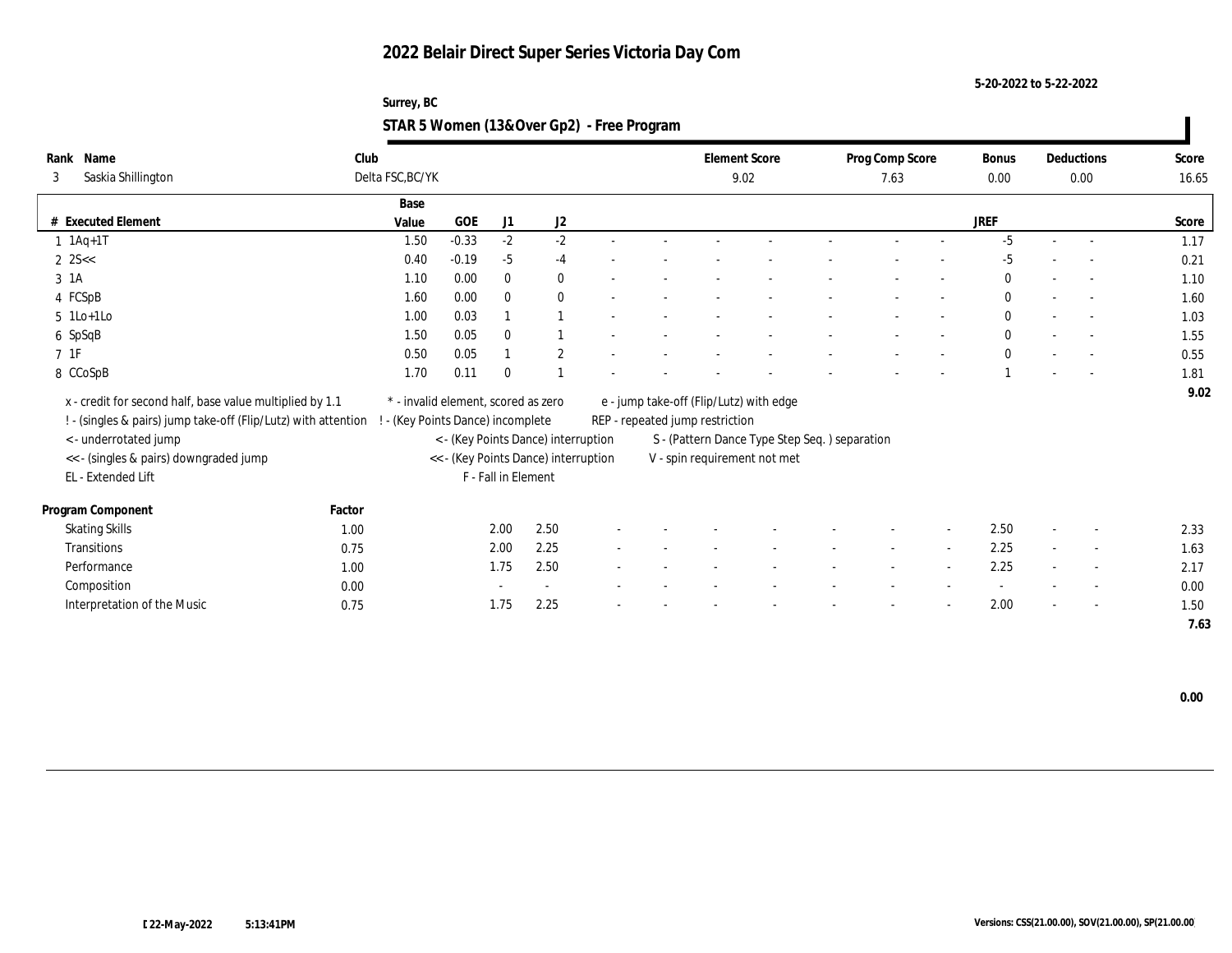**5-20-2022 to 5-22-2022**

## **Surrey, BC STAR 5 Women (13&Over Gp2) - Free Program**

| Name<br>Rank                                                                                     | Club   |                                     |         |                     |                                      |        | <b>Element Score</b>            |                                               | Prog Comp Score |                | Bonus        |        | Deductions               | Score |
|--------------------------------------------------------------------------------------------------|--------|-------------------------------------|---------|---------------------|--------------------------------------|--------|---------------------------------|-----------------------------------------------|-----------------|----------------|--------------|--------|--------------------------|-------|
| Sara Ahenden<br>4                                                                                |        | Kitsilano FSC, BC/YK                |         |                     |                                      |        | 9.81                            |                                               | 6.52            |                | $0.00\,$     |        | 0.20                     | 16.13 |
|                                                                                                  |        | Base                                |         |                     |                                      |        |                                 |                                               |                 |                |              |        |                          |       |
| # Executed Element                                                                               |        | Value                               | GOE     | J1                  | J2                                   |        |                                 |                                               |                 |                | <b>JREF</b>  |        |                          | Score |
| 12Log                                                                                            |        | 1.70                                | $-0.45$ | $-3$                | $-2$                                 |        |                                 |                                               |                 |                | $-3$         |        | $\sim$                   | 1.25  |
| 2 2S                                                                                             |        | 1.30                                | $-0.65$ | $-5$                | $-5$                                 |        |                                 |                                               |                 |                | $-5$         |        |                          | 0.65  |
| 3 SSpB                                                                                           |        | 1.10                                | 0.04    | $\mathbf{0}$        | $\overline{1}$                       |        |                                 |                                               |                 |                | $\bf{0}$     |        |                          | 1.14  |
| 4 SpSqB                                                                                          |        | 1.50                                | 0.05    | $\mathbf{0}$        |                                      |        |                                 |                                               |                 |                | $\mathbf{0}$ |        | $\overline{\phantom{a}}$ | 1.55  |
| 5 1A+1Lo                                                                                         |        | 1.60                                | $-0.04$ | $\mathbf{0}$        | $\bf{0}$                             |        |                                 |                                               |                 |                | $-1$         |        | $\sim$                   | 1.56  |
| $6 \; 1A+1T$                                                                                     |        | 1.50                                | $-0.04$ | $-1$                | $\mathbf{0}$                         |        |                                 |                                               |                 |                | $\mathbf{0}$ |        | $\sim$                   | 1.46  |
| $7$ 1Lz                                                                                          |        | 0.60                                | $-0.04$ | $-1$                | $-1$                                 |        |                                 |                                               |                 |                | $\mathbf{0}$ |        |                          | 0.56  |
| 8 CCoSpB                                                                                         |        | 1.70                                | $-0.06$ | $-1$                |                                      |        |                                 |                                               |                 |                | $-1$         |        |                          | 1.64  |
| x - credit for second half, base value multiplied by 1.1                                         |        | * - invalid element, scored as zero |         |                     |                                      |        |                                 | e - jump take-off (Flip/Lutz) with edge       |                 |                |              |        |                          | 9.81  |
| ! - (singles & pairs) jump take-off (Flip/Lutz) with attention ! - (Key Points Dance) incomplete |        |                                     |         |                     |                                      |        | REP - repeated jump restriction |                                               |                 |                |              |        |                          |       |
| < - underrotated jump                                                                            |        |                                     |         |                     | < - (Key Points Dance) interruption  |        |                                 | S - (Pattern Dance Type Step Seq.) separation |                 |                |              |        |                          |       |
| << - (singles & pairs) downgraded jump                                                           |        |                                     |         |                     | << - (Key Points Dance) interruption |        |                                 | V - spin requirement not met                  |                 |                |              |        |                          |       |
| EL - Extended Lift                                                                               |        |                                     |         | F - Fall in Element |                                      |        |                                 |                                               |                 |                |              |        |                          |       |
| Program Component                                                                                | Factor |                                     |         |                     |                                      |        |                                 |                                               |                 |                |              |        |                          |       |
| <b>Skating Skills</b>                                                                            | 1.00   |                                     |         | 1.50                | 2.25                                 |        |                                 |                                               |                 |                | 2.00         |        | $\sim$                   | 1.92  |
| <b>Transitions</b>                                                                               | 0.75   |                                     |         | 1.25                | 2.25                                 | $\sim$ |                                 |                                               | $\sim$          | $\sim$         | 1.75         | $\sim$ | $\sim$                   | 1.31  |
| Performance                                                                                      |        |                                     |         | 1.50                | 2.25                                 |        |                                 |                                               |                 | $\overline{a}$ | 2.00         |        | $\sim$                   | 1.92  |
| Composition                                                                                      | 1.00   |                                     |         |                     | $\sim$                               |        |                                 |                                               |                 |                |              |        | $\overline{\phantom{a}}$ | 0.00  |
|                                                                                                  | 0.00   |                                     |         | 1.50                | 2.25                                 |        |                                 |                                               |                 |                | 1.75         |        |                          | 1.37  |
| Interpretation of the Music                                                                      | 0.75   |                                     |         |                     |                                      |        |                                 |                                               |                 |                |              |        | $\overline{\phantom{a}}$ |       |
|                                                                                                  |        |                                     |         |                     |                                      |        |                                 |                                               |                 |                |              |        |                          | 6.52  |

1 Fall(s) factor (0.2) **0.20**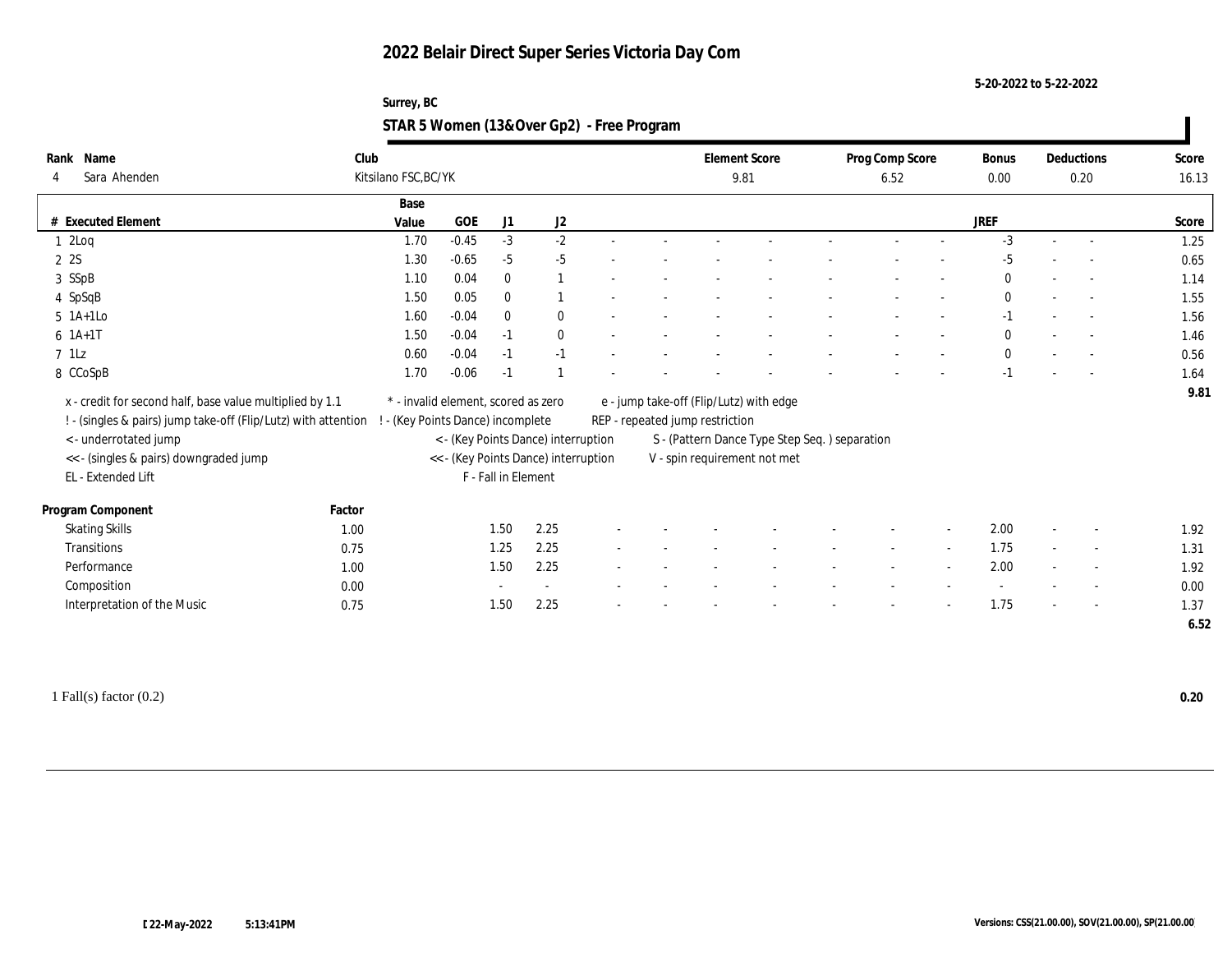**5-20-2022 to 5-22-2022**

## **Surrey, BC STAR 5 Women (13&Over Gp2) - Free Program**

| Name<br>Rank                                                                                     | Club   |                                     |         |                     |                                      |        | <b>Element Score</b>            |                                               | Prog Comp Score |                | Bonus       |        | Deductions               | Score |
|--------------------------------------------------------------------------------------------------|--------|-------------------------------------|---------|---------------------|--------------------------------------|--------|---------------------------------|-----------------------------------------------|-----------------|----------------|-------------|--------|--------------------------|-------|
| Sophie Hayner<br>5                                                                               |        | Kamloops SC, BC/YK                  |         |                     |                                      |        |                                 | 7.79                                          | 7.62            |                | $0.00\,$    |        | 0.40                     | 15.01 |
|                                                                                                  |        | Base                                |         |                     |                                      |        |                                 |                                               |                 |                |             |        |                          |       |
| # Executed Element                                                                               |        | Value                               | GOE     | J1                  | J2                                   |        |                                 |                                               |                 |                | <b>JREF</b> |        |                          | Score |
| $1 \t1A+1T$                                                                                      |        | 1.50                                | 0.04    | $\mathbf{0}$        | 1                                    |        |                                 |                                               |                 |                | $\theta$    |        | $\sim$                   | 1.54  |
| 2 FCSpB                                                                                          |        | 1.60                                | $-0.05$ | $\mathbf{0}$        | $\mathbf{0}$                         |        |                                 |                                               |                 |                |             |        |                          | 1.55  |
| 3 SpSqB                                                                                          |        | 1.50                                | 0.20    |                     | $\boldsymbol{2}$                     |        |                                 |                                               |                 |                |             |        |                          | 1.70  |
| $4\quad2$ Sq                                                                                     |        | 1.30                                | $-0.65$ | $-5$                | $-5$                                 |        |                                 |                                               |                 |                | $-5$        |        |                          | 0.65  |
| $5 \t1F+1Lo$                                                                                     |        | 1.00                                | 0.02    | $\bf{0}$            | $\overline{1}$                       |        |                                 |                                               |                 |                | $\Omega$    |        | $\sim$                   | 1.02  |
| $6 \text{ } 2 \text{Lo} <<$                                                                      |        | 0.50                                | $-0.23$ | $-5$                | $-4$                                 |        |                                 |                                               |                 |                | $-5$        |        | $\sim$                   | 0.27  |
| 7 1A                                                                                             |        | 1.10                                | $-0.04$ | $\mathbf{0}$        | $\bf{0}$                             |        |                                 |                                               |                 |                | $-1$        |        |                          | 1.06  |
| 8 CSp                                                                                            |        |                                     |         |                     |                                      |        |                                 |                                               |                 |                |             |        |                          | 0.00  |
| x - credit for second half, base value multiplied by 1.1                                         |        | * - invalid element, scored as zero |         |                     |                                      |        |                                 | e - jump take-off (Flip/Lutz) with edge       |                 |                |             |        |                          | 7.79  |
| ! - (singles & pairs) jump take-off (Flip/Lutz) with attention ! - (Key Points Dance) incomplete |        |                                     |         |                     |                                      |        | REP - repeated jump restriction |                                               |                 |                |             |        |                          |       |
| < - underrotated jump                                                                            |        |                                     |         |                     | < - (Key Points Dance) interruption  |        |                                 | S - (Pattern Dance Type Step Seq.) separation |                 |                |             |        |                          |       |
| << - (singles & pairs) downgraded jump                                                           |        |                                     |         |                     | << - (Key Points Dance) interruption |        |                                 | V - spin requirement not met                  |                 |                |             |        |                          |       |
| EL - Extended Lift                                                                               |        |                                     |         | F - Fall in Element |                                      |        |                                 |                                               |                 |                |             |        |                          |       |
| Program Component                                                                                | Factor |                                     |         |                     |                                      |        |                                 |                                               |                 |                |             |        |                          |       |
| <b>Skating Skills</b>                                                                            | 1.00   |                                     |         | 2.25                | 2.50                                 |        |                                 |                                               |                 |                | 2.25        |        | $\sim$                   | 2.33  |
| <b>Transitions</b>                                                                               | 0.75   |                                     |         | 1.75                | 2.50                                 | $\sim$ |                                 |                                               | $\sim$          | $\sim$         | 2.00        | $\sim$ | $\sim$                   | 1.56  |
| Performance                                                                                      | 1.00   |                                     |         | 2.00                | 2.00                                 |        |                                 |                                               |                 | $\overline{a}$ | 2.50        |        | $\overline{\phantom{a}}$ | 2.17  |
| Composition                                                                                      | 0.00   |                                     |         |                     |                                      |        |                                 |                                               |                 |                |             |        | $\overline{\phantom{a}}$ | 0.00  |
| Interpretation of the Music                                                                      | 0.75   |                                     |         | 1.75                | 2.25                                 |        |                                 |                                               |                 |                | 2.25        |        | $\overline{\phantom{a}}$ | 1.56  |
|                                                                                                  |        |                                     |         |                     |                                      |        |                                 |                                               |                 |                |             |        |                          | 7.62  |

2 Fall(s) factor (0.2) **0.40**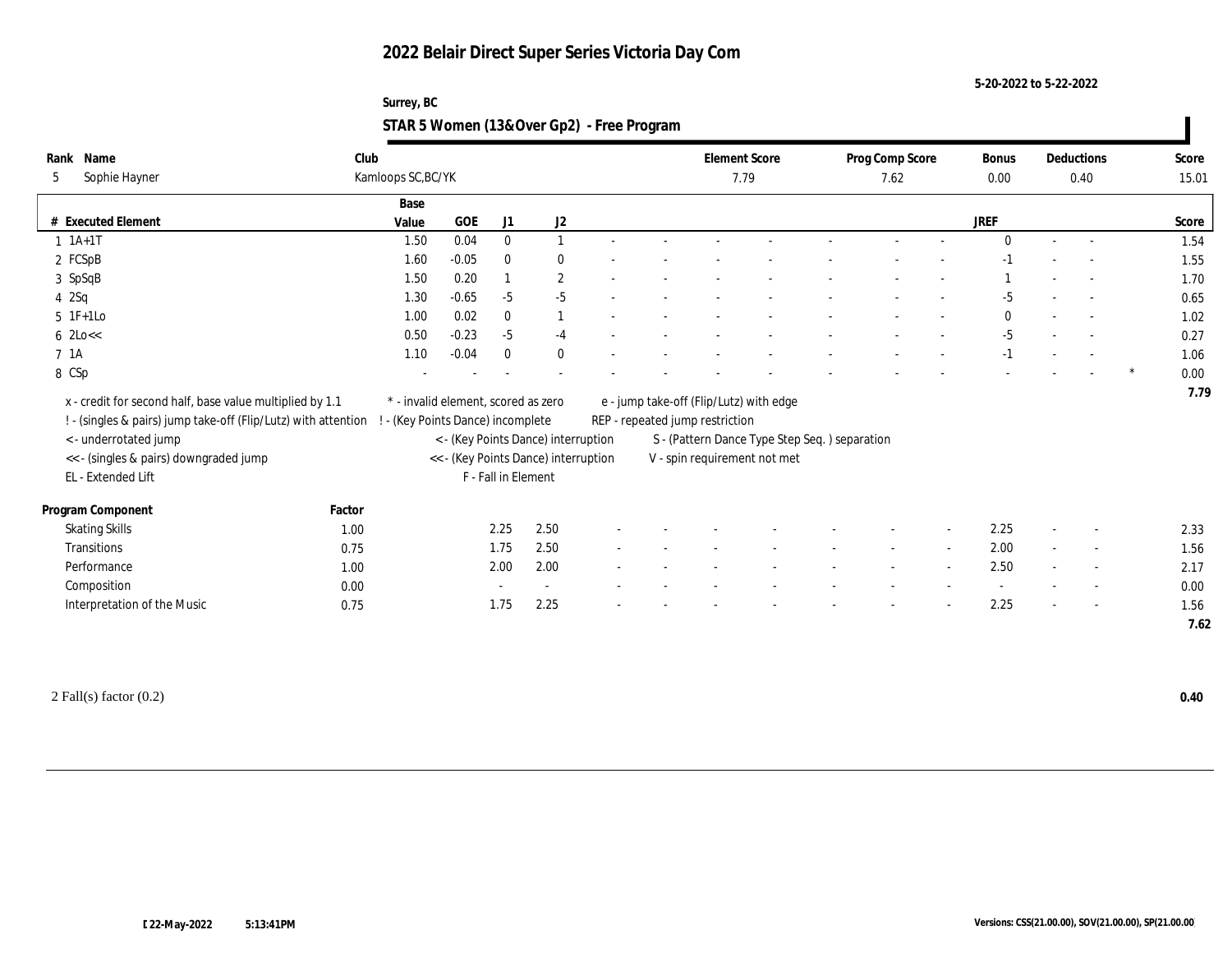**5-20-2022 to 5-22-2022**

## **Surrey, BC STAR 5 Women (13&Over Gp2) - Free Program**

| Name<br>Rank                                                     | Club   |                                     |                                 |                     |                                      |        |                                 | <b>Element Score</b>                           | Prog Comp Score |        | Bonus        |        | Deductions               | Score |
|------------------------------------------------------------------|--------|-------------------------------------|---------------------------------|---------------------|--------------------------------------|--------|---------------------------------|------------------------------------------------|-----------------|--------|--------------|--------|--------------------------|-------|
| Rong Ge<br>6                                                     |        | Vancouver SC, BC/YK                 |                                 |                     |                                      |        |                                 | 7.80                                           | 6.23            |        | 0.00         |        | 0.00                     | 14.03 |
|                                                                  |        | Base                                |                                 |                     |                                      |        |                                 |                                                |                 |        |              |        |                          |       |
| # Executed Element                                               |        | Value                               | <b>GOE</b>                      | J1                  | J2                                   |        |                                 |                                                |                 |        | <b>JREF</b>  |        |                          | Score |
| $1 \t1A+1T$                                                      |        | 1.50                                | 0.00                            | $\bf{0}$            | $\bf{0}$                             | $\sim$ |                                 |                                                |                 |        | $\Omega$     | $\sim$ | $\sim$                   | 1.50  |
| 2 2S                                                             |        | 1.30                                | $-0.22$                         | $-1$                | $-2$                                 |        |                                 |                                                |                 |        | $-2$         |        | $\overline{\phantom{a}}$ | 1.08  |
| $3$ 1Lo+1Lo                                                      |        | 1.00                                | $-0.02$                         | $\mathbf{0}$        | $\bf{0}$                             |        |                                 |                                                |                 |        | $-1$         |        | $\overline{\phantom{a}}$ | 0.98  |
| 4 SpSq                                                           |        | 0.00                                | $\overline{\phantom{a}}$        | $\sim$              |                                      |        |                                 |                                                |                 |        |              |        | $\sim$                   | 0.00  |
| $5$ 1Lz                                                          |        | 0.60                                | $-0.10$                         | $-2$                | $-1$                                 |        |                                 |                                                |                 |        | $-2$         |        | $\sim$                   | 0.50  |
| 6 CCoSpB                                                         |        | 1.70                                | 0.06                            | $\mathbf{0}$        |                                      |        |                                 |                                                |                 |        | $\mathbf{0}$ |        | $\overline{\phantom{a}}$ | 1.76  |
| 7 1A                                                             |        | 1.10                                | $-0.29$                         | $-2$                | $-2$                                 |        |                                 |                                                |                 |        | $-4$         |        | $\overline{\phantom{a}}$ | 0.81  |
| 8 SSpB                                                           |        | 1.10                                | 0.07                            |                     |                                      |        |                                 |                                                |                 |        | $\Omega$     |        | $\overline{\phantom{a}}$ | 1.17  |
| x - credit for second half, base value multiplied by 1.1         |        | * - invalid element, scored as zero |                                 |                     |                                      |        |                                 | e - jump take-off (Flip/Lutz) with edge        |                 |        |              |        |                          | 7.80  |
| ! - (singles & pairs) jump take-off (Flip/Lutz) with attention ! |        |                                     | - (Key Points Dance) incomplete |                     |                                      |        | REP - repeated jump restriction |                                                |                 |        |              |        |                          |       |
| <- underrotated jump                                             |        |                                     |                                 |                     | < - (Key Points Dance) interruption  |        |                                 | S - (Pattern Dance Type Step Seq. ) separation |                 |        |              |        |                          |       |
| << - (singles & pairs) downgraded jump                           |        |                                     |                                 |                     | << - (Key Points Dance) interruption |        |                                 | V - spin requirement not met                   |                 |        |              |        |                          |       |
| EL - Extended Lift                                               |        |                                     |                                 | F - Fall in Element |                                      |        |                                 |                                                |                 |        |              |        |                          |       |
|                                                                  | Factor |                                     |                                 |                     |                                      |        |                                 |                                                |                 |        |              |        |                          |       |
| Program Component                                                |        |                                     |                                 | 1.75                | 2.00                                 |        |                                 |                                                |                 |        | 2.25         |        |                          |       |
| <b>Skating Skills</b>                                            | 1.00   |                                     |                                 |                     |                                      |        |                                 |                                                |                 |        |              |        |                          | 2.00  |
| Transitions                                                      | 0.75   |                                     |                                 | 1.75                | 2.00                                 |        |                                 |                                                |                 | $\sim$ | 1.75         |        | $\overline{\phantom{a}}$ | 1.37  |
| Performance                                                      | 1.00   |                                     |                                 | 1.50                | 2.00                                 |        |                                 |                                                |                 |        | 1.50         |        |                          | 1.67  |
| Composition                                                      | 0.00   |                                     |                                 |                     |                                      |        |                                 |                                                |                 |        |              |        | $\overline{\phantom{0}}$ | 0.00  |
| Interpretation of the Music                                      | 0.75   |                                     |                                 | 1.50                | 1.75                                 |        |                                 |                                                |                 |        | 1.50         |        | $\overline{\phantom{0}}$ | 1.19  |
|                                                                  |        |                                     |                                 |                     |                                      |        |                                 |                                                |                 |        |              |        |                          | 6.23  |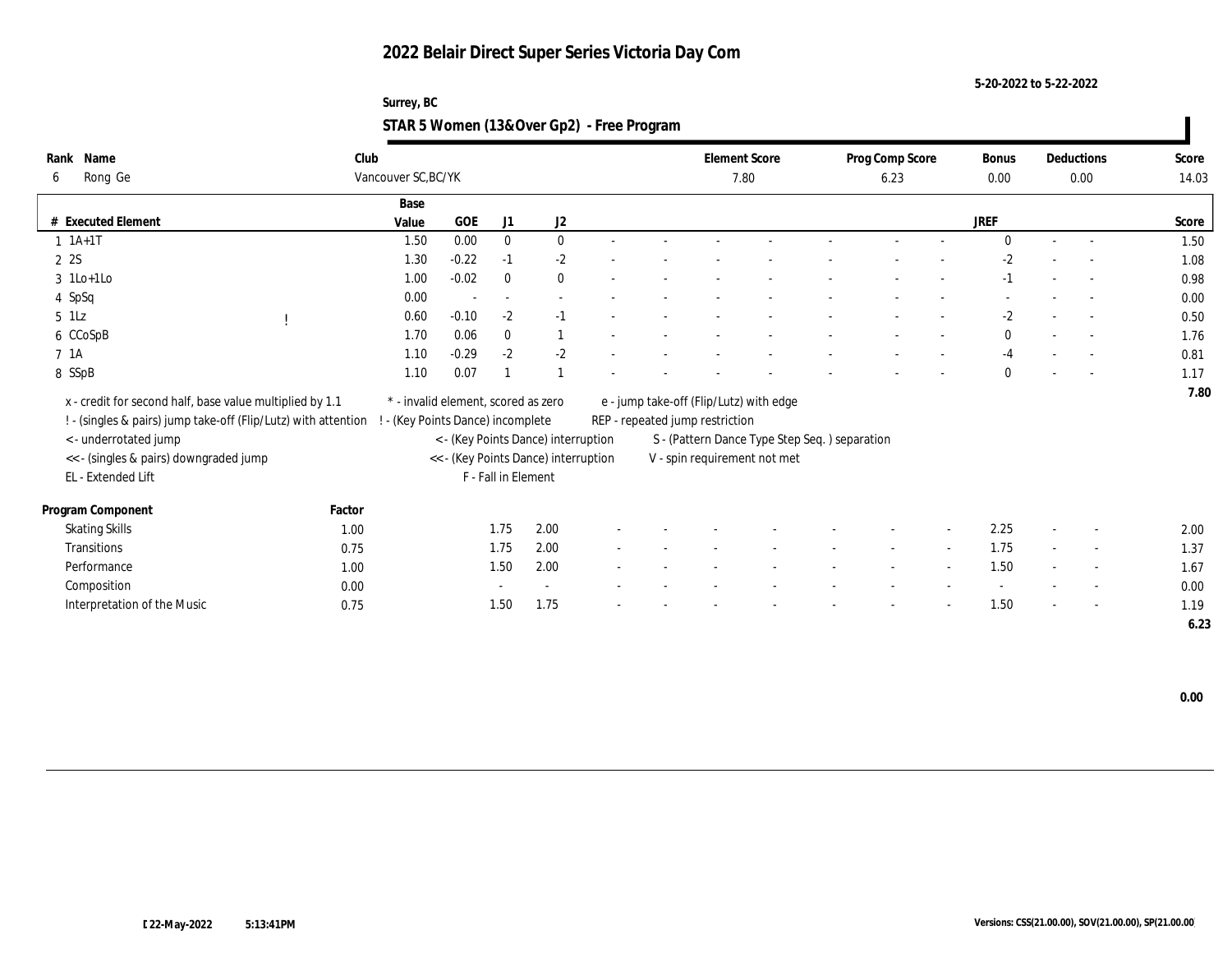**5-20-2022 to 5-22-2022**

## **Surrey, BC STAR 5 Women (13&Over Gp2) - Free Program**

| Rank Name                                                      | Club   |                                     |            |                     |                                      |  |                                 | <b>Element Score</b>                           | Prog Comp Score |        | <b>Bonus</b> |        | Deductions               | Score |
|----------------------------------------------------------------|--------|-------------------------------------|------------|---------------------|--------------------------------------|--|---------------------------------|------------------------------------------------|-----------------|--------|--------------|--------|--------------------------|-------|
| Josephine Leduc                                                |        | Vancouver SC, BC/YK                 |            |                     |                                      |  |                                 | 6.53                                           | 6.78            |        | 0.00         |        | 0.20                     | 13.11 |
|                                                                |        | Base                                |            |                     |                                      |  |                                 |                                                |                 |        |              |        |                          |       |
| # Executed Element                                             |        | Value                               | <b>GOE</b> | J1                  | J2                                   |  |                                 |                                                |                 |        | <b>JREF</b>  |        |                          | Score |
| $1$ 1Lo+1Lo                                                    |        | 1.00                                | 0.02       | $\bf{0}$            | $\mathbf{1}$                         |  |                                 |                                                |                 |        | $\Omega$     | $\sim$ |                          | 1.02  |
| 2 1A<+REP+1T*                                                  |        | 0.62                                | $-0.32$    | $-3$                | $-3$                                 |  |                                 |                                                |                 |        | $-5$         |        |                          | 0.30  |
| 3 CCoSpB (V)                                                   |        | 1.28                                | $-0.34$    | $-3$                | $-2$                                 |  |                                 |                                                |                 |        | -3           |        |                          | 0.94  |
| 4 SpSqB                                                        |        | 1.50                                | $-0.05$    | $-1$                | $\bf{0}$                             |  |                                 |                                                |                 |        | $\bf{0}$     |        | $\sim$                   | 1.45  |
| $5$ 1Aq                                                        |        | 1.10                                | $-0.22$    | $-2$                | $-2$                                 |  |                                 |                                                |                 |        | $-2$         |        | $\sim$                   | 0.88  |
| $6 \, 2S <$                                                    |        | 1.04                                | $-0.52$    | $-5$                | $-5$                                 |  |                                 |                                                |                 |        | $-5$         |        |                          | 0.52  |
| $7\;\;1\mathrm{F}$                                             |        | 0.50                                | 0.00       | $\bf{0}$            | $\bf{0}$                             |  |                                 |                                                |                 |        | $\bf{0}$     |        |                          | 0.50  |
| 8 CSpB                                                         |        | 1.10                                | $-0.18$    | $-2$                | $-1$                                 |  |                                 |                                                |                 |        | $-2$         |        |                          | 0.92  |
| x - credit for second half, base value multiplied by 1.1       |        | * - invalid element, scored as zero |            |                     |                                      |  |                                 | e - jump take-off (Flip/Lutz) with edge        |                 |        |              |        |                          | 6.53  |
| ! - (singles & pairs) jump take-off (Flip/Lutz) with attention |        | - (Key Points Dance) incomplete     |            |                     |                                      |  | REP - repeated jump restriction |                                                |                 |        |              |        |                          |       |
| <- underrotated jump                                           |        |                                     |            |                     | < - (Key Points Dance) interruption  |  |                                 | S - (Pattern Dance Type Step Seq. ) separation |                 |        |              |        |                          |       |
| << - (singles & pairs) downgraded jump                         |        |                                     |            |                     | << - (Key Points Dance) interruption |  |                                 | V - spin requirement not met                   |                 |        |              |        |                          |       |
| EL - Extended Lift                                             |        |                                     |            | F - Fall in Element |                                      |  |                                 |                                                |                 |        |              |        |                          |       |
|                                                                |        |                                     |            |                     |                                      |  |                                 |                                                |                 |        |              |        |                          |       |
| Program Component                                              | Factor |                                     |            |                     |                                      |  |                                 |                                                |                 |        |              |        |                          |       |
| <b>Skating Skills</b>                                          | 1.00   |                                     |            | 1.75                | 2.25                                 |  |                                 |                                                |                 |        | 2.25         |        | $\sim$                   | 2.08  |
| Transitions                                                    | 0.75   |                                     |            | 1.75                | 2.00                                 |  |                                 |                                                | $\sim$          | $\sim$ | 1.75         | $\sim$ | $\sim$                   | 1.37  |
| Performance                                                    | 1.00   |                                     |            | 1.50                | 1.75                                 |  |                                 |                                                |                 | $\sim$ | 2.25         |        | $\overline{\phantom{a}}$ | 1.83  |
| Composition                                                    | 0.00   |                                     |            |                     |                                      |  |                                 |                                                |                 |        |              |        | $\sim$                   | 0.00  |
| Interpretation of the Music                                    | 0.75   |                                     |            | 1.75                | 2.00                                 |  |                                 |                                                |                 |        | 2.25         |        | $\overline{\phantom{a}}$ | 1.50  |
|                                                                |        |                                     |            |                     |                                      |  |                                 |                                                |                 |        |              |        |                          | 6.78  |

1 Fall(s) factor (0.2) **0.20**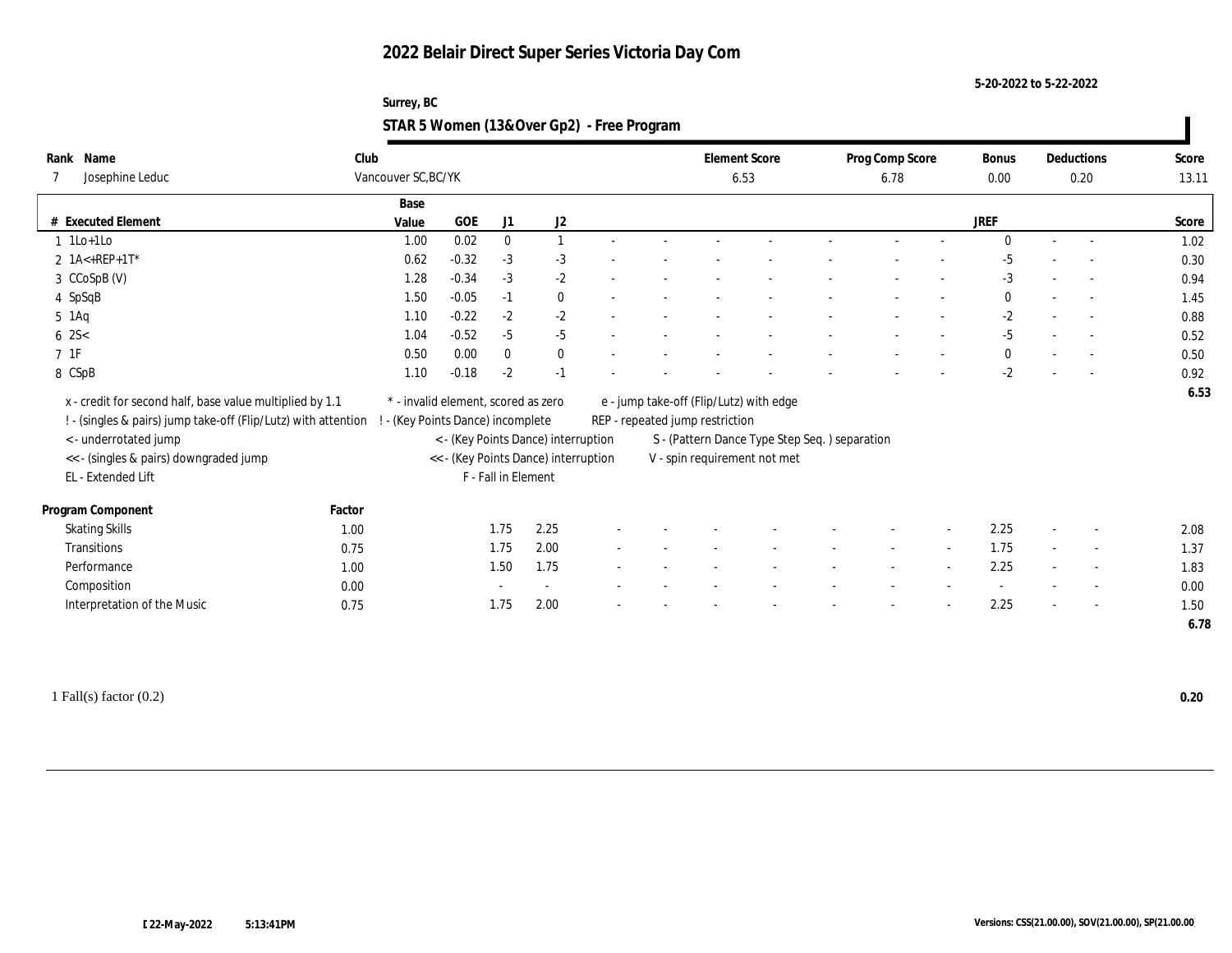**5-20-2022 to 5-22-2022**

## **Surrey, BC STAR 5 Women (13&Over Gp2) - Free Program**

| Rank      | Name                                                           | Club                 |                                     |                     |                                      |                          |                                 | <b>Element Score</b>                          | Prog Comp Score |        | <b>Bonus</b> |        | Deductions               | Score |
|-----------|----------------------------------------------------------------|----------------------|-------------------------------------|---------------------|--------------------------------------|--------------------------|---------------------------------|-----------------------------------------------|-----------------|--------|--------------|--------|--------------------------|-------|
| 8         | Coral Humphrey                                                 | Skate Sea2Sky, BC/YK |                                     |                     |                                      |                          |                                 | 5.54                                          | 7.46            |        | 0.00         |        | 0.00                     | 13.00 |
|           |                                                                | Base                 |                                     |                     |                                      |                          |                                 |                                               |                 |        |              |        |                          |       |
|           | # Executed Element                                             | Value                | GOE                                 | J1                  | J2                                   |                          |                                 |                                               |                 |        | <b>JREF</b>  |        |                          | Score |
|           | 1 CCoSpB                                                       | 1.70                 | 0.23                                | $\mathbf{1}$        | $\mathbf{2}$                         | $\sim$                   |                                 |                                               |                 |        |              |        | $\overline{a}$           | 1.93  |
|           | $2$ 1Lo+1Lo                                                    | 1.00                 | $-0.02$                             | $\bf{0}$            | $\bf{0}$                             |                          |                                 |                                               |                 |        | -1           |        | $\overline{\phantom{a}}$ | 0.98  |
|           | $3 \text{ } 1Lz+1T<<$                                          | 0.60                 | $-0.28$                             | $-5$                | $-4$                                 |                          |                                 |                                               |                 |        | $-5$         |        |                          | 0.32  |
| $4$ 1A << |                                                                | 0.00                 |                                     | $\sim$              |                                      |                          |                                 |                                               |                 |        |              |        | $\overline{a}$           | 0.00  |
|           | 5 SpSqB                                                        | 1.50                 | $-0.25$                             | $-2$                | $-2$                                 |                          |                                 |                                               |                 |        | $-1$         |        | $\overline{\phantom{a}}$ | 1.25  |
| 6 1F      |                                                                | 0.50                 | 0.02                                | $\mathbf{1}$        | $\bf{0}$                             |                          |                                 |                                               |                 |        | $\mathbf{0}$ |        | $\overline{\phantom{a}}$ | 0.52  |
| $7$ 1Lz   |                                                                | 0.60                 | $-0.06$                             | $-1$                | $-1$                                 |                          |                                 |                                               |                 |        | $-1$         |        |                          | 0.54  |
| 8 SSp     |                                                                | 0.00                 |                                     |                     |                                      |                          |                                 |                                               |                 |        |              |        |                          | 0.00  |
|           | x - credit for second half, base value multiplied by 1.1       |                      | * - invalid element, scored as zero |                     |                                      |                          |                                 | e - jump take-off (Flip/Lutz) with edge       |                 |        |              |        |                          | 5.54  |
|           | ! - (singles & pairs) jump take-off (Flip/Lutz) with attention |                      | - (Key Points Dance) incomplete     |                     |                                      |                          | REP - repeated jump restriction |                                               |                 |        |              |        |                          |       |
|           | <- underrotated jump                                           |                      |                                     |                     | < - (Key Points Dance) interruption  |                          |                                 | S - (Pattern Dance Type Step Seq.) separation |                 |        |              |        |                          |       |
|           | << - (singles & pairs) downgraded jump                         |                      |                                     |                     | << - (Key Points Dance) interruption |                          |                                 | V - spin requirement not met                  |                 |        |              |        |                          |       |
|           | EL - Extended Lift                                             |                      |                                     | F - Fall in Element |                                      |                          |                                 |                                               |                 |        |              |        |                          |       |
|           |                                                                |                      |                                     |                     |                                      |                          |                                 |                                               |                 |        |              |        |                          |       |
|           | Program Component                                              | Factor               |                                     |                     |                                      |                          |                                 |                                               |                 |        |              |        |                          |       |
|           | <b>Skating Skills</b>                                          | 1.00                 |                                     | 2.00                | 2.25                                 |                          |                                 |                                               |                 |        | 2.50         |        | $\overline{\phantom{a}}$ | 2.25  |
|           | Transitions                                                    | 0.75                 |                                     | 2.00                | 2.25                                 | $\overline{\phantom{a}}$ |                                 |                                               | $\sim$          | $\sim$ | 2.25         | $\sim$ | $\sim$                   | 1.63  |
|           | Performance                                                    | 1.00                 |                                     | 1.75                | 2.00                                 |                          |                                 |                                               |                 |        | 2.50         |        | $\overline{\phantom{a}}$ | 2.08  |
|           | Composition                                                    | 0.00                 |                                     |                     |                                      |                          |                                 |                                               |                 |        |              |        | $\overline{\phantom{a}}$ | 0.00  |
|           | Interpretation of the Music                                    | 0.75                 |                                     | 1.75                | 2.25                                 |                          |                                 |                                               |                 |        | 2.00         |        | $\overline{\phantom{a}}$ | 1.50  |
|           |                                                                |                      |                                     |                     |                                      |                          |                                 |                                               |                 |        |              |        |                          | 7.46  |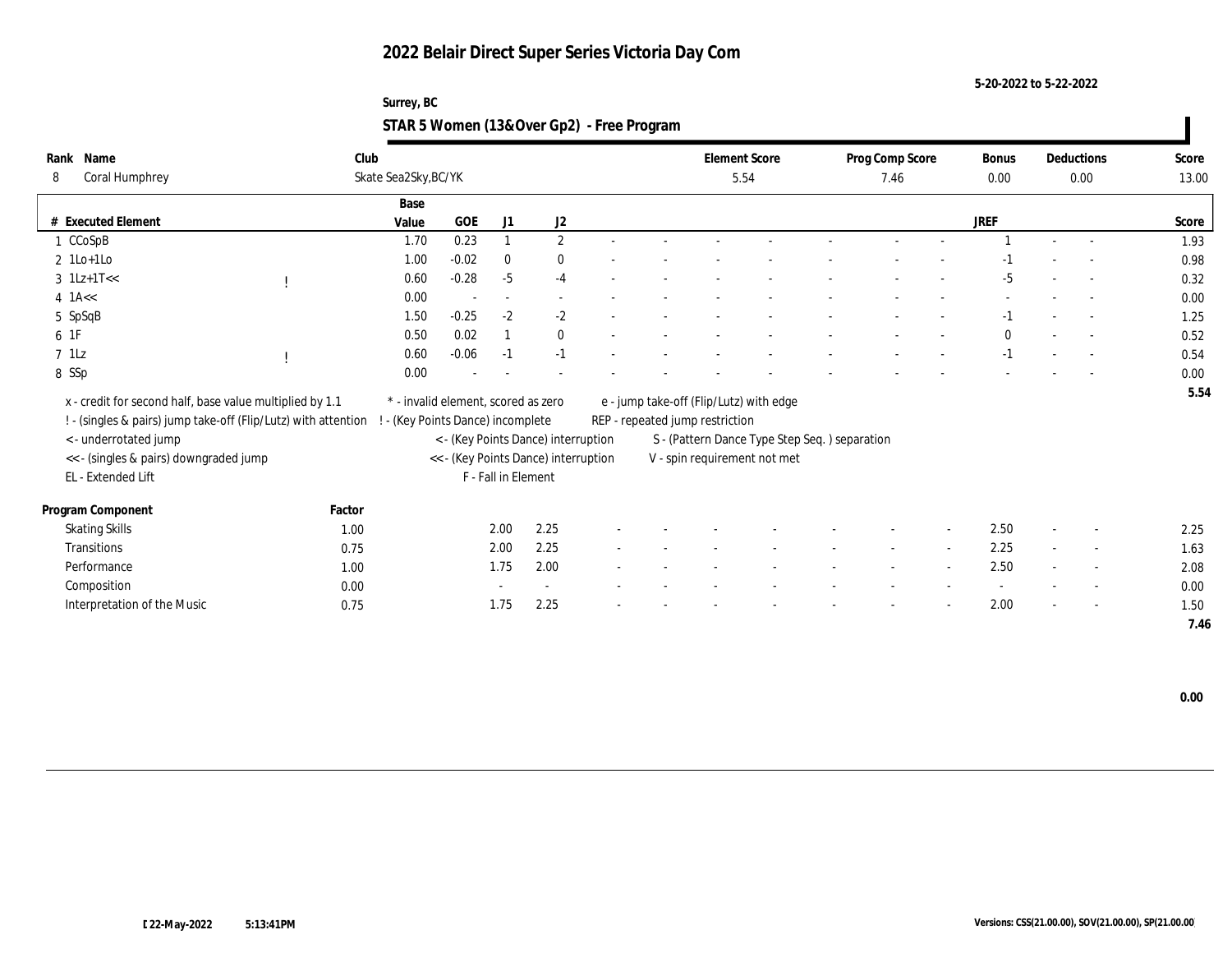**5-20-2022 to 5-22-2022**

## **Surrey, BC STAR 5 Women (13&Over Gp2) - Free Program**

| Rank     | Name                                                           | Club                              |                                     |                     |                                      |  |                                                | <b>Element Score</b> |  | Prog Comp Score |                          | Bonus        | Deductions               | Score |
|----------|----------------------------------------------------------------|-----------------------------------|-------------------------------------|---------------------|--------------------------------------|--|------------------------------------------------|----------------------|--|-----------------|--------------------------|--------------|--------------------------|-------|
| 9        | Yuki Mitsui                                                    | Kitsilano FSC, BC/YK              |                                     |                     |                                      |  |                                                | 7.40                 |  | 5.88            |                          | 0.00         | 0.60                     | 12.68 |
|          |                                                                | Base                              |                                     |                     |                                      |  |                                                |                      |  |                 |                          |              |                          |       |
|          | # Executed Element                                             | Value                             | GOE                                 | J1                  | $\mathrm{J}2$                        |  |                                                |                      |  |                 |                          | <b>JREF</b>  |                          | Score |
| $1 \t1F$ |                                                                | 0.50                              | 0.00                                | $\bf{0}$            | $\bf{0}$                             |  |                                                |                      |  |                 |                          | $\theta$     |                          | 0.50  |
|          | $2$ 1A $<$                                                     | 0.88                              | $-0.44$                             | $-5$                | $-5$                                 |  |                                                |                      |  |                 |                          | $-5$         |                          | 0.44  |
|          | 3 CCoSpB (V)                                                   | 1.28                              | $-0.17$                             | $-2$                | $-1$                                 |  |                                                |                      |  |                 |                          | $-1$         |                          | 1.11  |
|          | 4 SpSqB                                                        | 1.50                              | 0.25                                |                     | $\mathbf{2}$                         |  |                                                |                      |  |                 |                          | $\mathbf{2}$ |                          | 1.75  |
| 5 2S     |                                                                | 1.30                              | $-0.65$                             | $-5$                | $-5$                                 |  |                                                |                      |  |                 |                          | $-5$         | $\overline{\phantom{a}}$ | 0.65  |
|          | 6 1A+REP                                                       | 0.77                              | $-0.55$                             | $-5$                | $-5$                                 |  |                                                |                      |  |                 |                          | $-5$         | $\sim$                   | 0.22  |
|          | 7 FCSpB                                                        | 1.60                              | 0.05                                | $\mathbf{0}$        | 1                                    |  |                                                |                      |  |                 |                          | $\mathbf{0}$ |                          | 1.65  |
|          | 8 1Lz+1Lo                                                      | 1.10                              | $-0.02$                             | $\mathbf{0}$        | $\mathbf{0}$                         |  |                                                |                      |  |                 |                          | $-1$         |                          | 1.08  |
|          | x - credit for second half, base value multiplied by 1.1       |                                   | * - invalid element, scored as zero |                     |                                      |  | e - jump take-off (Flip/Lutz) with edge        |                      |  |                 |                          |              |                          | 7.40  |
|          | ! - (singles & pairs) jump take-off (Flip/Lutz) with attention | ! - (Key Points Dance) incomplete |                                     |                     |                                      |  | REP - repeated jump restriction                |                      |  |                 |                          |              |                          |       |
|          | <- underrotated jump                                           |                                   |                                     |                     | < - (Key Points Dance) interruption  |  | S - (Pattern Dance Type Step Seq. ) separation |                      |  |                 |                          |              |                          |       |
|          | << - (singles & pairs) downgraded jump                         |                                   |                                     |                     | << - (Key Points Dance) interruption |  | V - spin requirement not met                   |                      |  |                 |                          |              |                          |       |
|          | EL - Extended Lift                                             |                                   |                                     | F - Fall in Element |                                      |  |                                                |                      |  |                 |                          |              |                          |       |
|          |                                                                |                                   |                                     |                     |                                      |  |                                                |                      |  |                 |                          |              |                          |       |
|          | Program Component                                              | Factor                            |                                     |                     |                                      |  |                                                |                      |  |                 |                          |              |                          |       |
|          | <b>Skating Skills</b>                                          | 1.00                              |                                     | 2.00                | 1.75                                 |  |                                                |                      |  |                 |                          | 2.00         | $\overline{\phantom{a}}$ | 1.92  |
|          | Transitions                                                    | 0.75                              |                                     | 1.75                | 1.50                                 |  |                                                |                      |  |                 | $\overline{\phantom{a}}$ | 1.50         | $\overline{\phantom{a}}$ | 1.19  |
|          | Performance                                                    | 1.00                              |                                     | 1.50                | 1.50                                 |  |                                                |                      |  |                 |                          | 1.75         |                          | 1.58  |
|          | Composition                                                    | 0.00                              |                                     |                     |                                      |  |                                                |                      |  |                 |                          |              | $\overline{\phantom{a}}$ | 0.00  |
|          | Interpretation of the Music                                    | 0.75                              |                                     | 1.50                | 1.50                                 |  |                                                |                      |  |                 |                          | 1.75         | $\sim$                   | 1.19  |
|          |                                                                |                                   |                                     |                     |                                      |  |                                                |                      |  |                 |                          |              |                          | 5.88  |

3 Fall(s) factor (0.2) **0.60**

 $\mathbf{I}$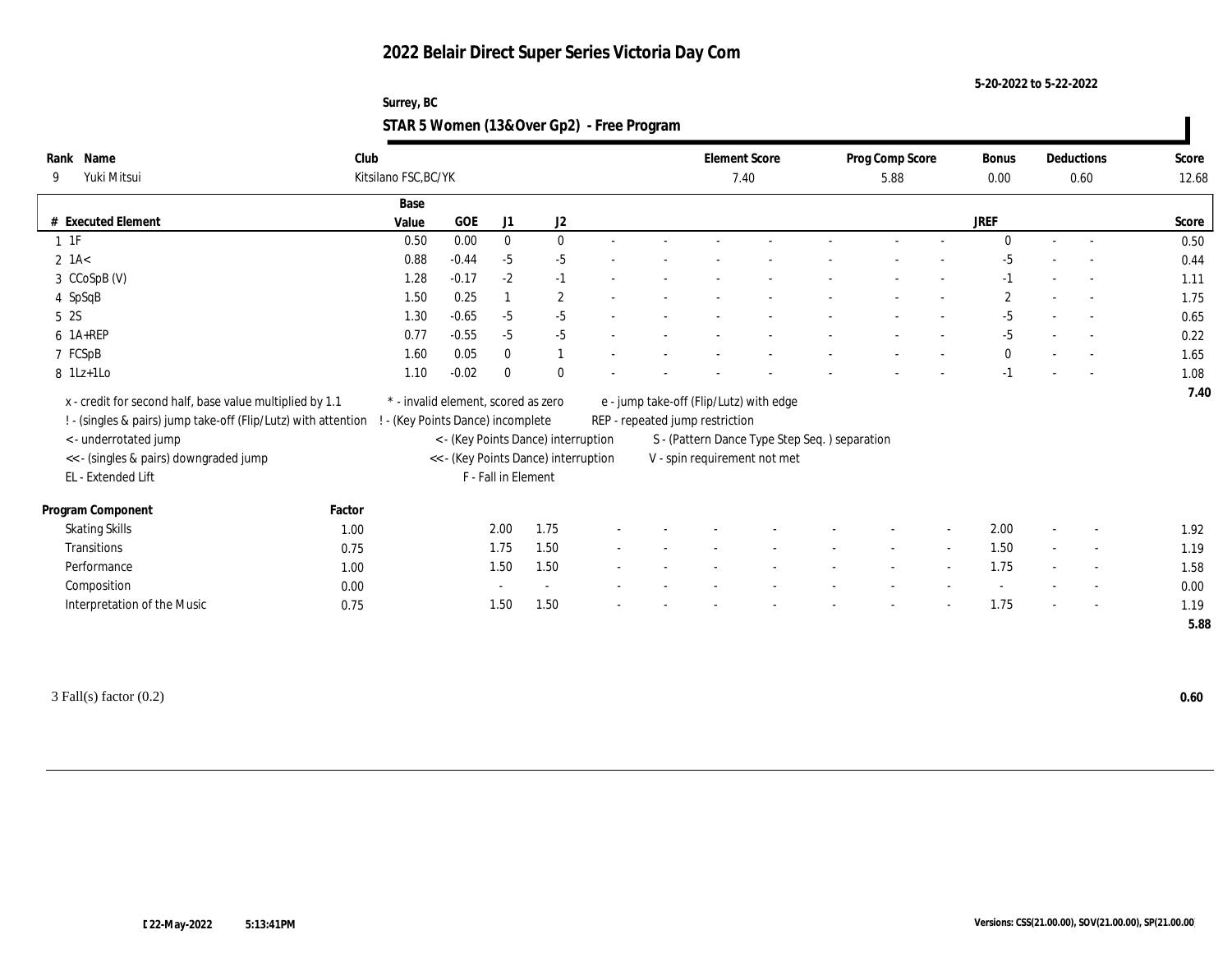**5-20-2022 to 5-22-2022**

## **Surrey, BC STAR 5 Women (13&Over Gp2) - Free Program**

| Name<br>Rank                                                   | Club   |                                     |            |                     |                                      |  |                                         | <b>Element Score</b>                           | Prog Comp Score |                          | Bonus       | Deductions               | Score     |
|----------------------------------------------------------------|--------|-------------------------------------|------------|---------------------|--------------------------------------|--|-----------------------------------------|------------------------------------------------|-----------------|--------------------------|-------------|--------------------------|-----------|
| Irina Fok<br>10                                                |        | Grandview SC, BC/YK                 |            |                     |                                      |  | 6.57                                    |                                                | 6.08            |                          | 0.00        | 0.20                     | 12.45     |
|                                                                |        | Base                                |            |                     |                                      |  |                                         |                                                |                 |                          |             |                          |           |
| # Executed Element                                             |        | Value                               | <b>GOE</b> | J1                  | J2                                   |  |                                         |                                                |                 |                          | <b>JREF</b> |                          | Score     |
| 1 CCoSpB (V)                                                   |        | 1.28                                | 0.04       | $\mathbf{0}$        |                                      |  |                                         |                                                |                 |                          | $\Omega$    | $\sim$                   | 1.32      |
| 2 SpSqB                                                        |        | 1.50                                | 0.15       | $\mathbf{0}$        | $\overline{2}$                       |  |                                         |                                                |                 |                          |             |                          | 1.65      |
| $3$ 2Lo $<$                                                    |        | 1.36                                | $-0.50$    | $-3$                | $-4$                                 |  |                                         |                                                |                 |                          | -4          |                          | 0.86      |
| 4 1S                                                           |        | 0.40                                | $-0.05$    | $-1$                | $-1$                                 |  |                                         |                                                |                 |                          | $-2$        |                          | 0.35      |
| $5 \t1S^*$                                                     |        |                                     |            |                     |                                      |  |                                         |                                                |                 |                          |             |                          | 0.00      |
| $6$ 1Lz+1Lo                                                    |        | 1.10                                | $-0.06$    | $-1$                | $-1$                                 |  |                                         |                                                |                 |                          | -1          |                          | 1.04      |
| $7 \text{ IF+1T} <$                                            |        | 0.50                                | $-0.18$    | $-4$                | $-3$                                 |  |                                         |                                                |                 |                          | $-4$        |                          | 0.32      |
| $8$ 1A $<<$                                                    |        |                                     |            |                     |                                      |  |                                         |                                                |                 |                          |             |                          | *<br>0.00 |
| 9 CSpB                                                         |        | 1.10                                | $-0.07$    | $-1$                | $-1$                                 |  |                                         |                                                |                 |                          | $\Omega$    |                          | 1.03      |
| x - credit for second half, base value multiplied by 1.1       |        | * - invalid element, scored as zero |            |                     |                                      |  | e - jump take-off (Flip/Lutz) with edge |                                                |                 |                          |             |                          | 6.57      |
| ! - (singles & pairs) jump take-off (Flip/Lutz) with attention |        | ! - (Key Points Dance) incomplete   |            |                     |                                      |  | REP - repeated jump restriction         |                                                |                 |                          |             |                          |           |
| <- underrotated jump                                           |        |                                     |            |                     | < - (Key Points Dance) interruption  |  |                                         | S - (Pattern Dance Type Step Seq. ) separation |                 |                          |             |                          |           |
| <<- (singles & pairs) downgraded jump                          |        |                                     |            |                     | << - (Key Points Dance) interruption |  | V - spin requirement not met            |                                                |                 |                          |             |                          |           |
| EL - Extended Lift                                             |        |                                     |            | F - Fall in Element |                                      |  |                                         |                                                |                 |                          |             |                          |           |
|                                                                |        |                                     |            |                     |                                      |  |                                         |                                                |                 |                          |             |                          |           |
| Program Component                                              | Factor |                                     |            |                     |                                      |  |                                         |                                                |                 |                          |             |                          |           |
| <b>Skating Skills</b>                                          | 1.00   |                                     |            | 1.75                | 2.25                                 |  |                                         |                                                |                 | $\overline{\phantom{a}}$ | 2.00        | $\overline{\phantom{a}}$ | 2.00      |
| Transitions                                                    | 0.75   |                                     |            | 1.50                | 2.00                                 |  |                                         |                                                |                 |                          | 1.75        | $\overline{\phantom{a}}$ | 1.31      |
| Performance                                                    | 1.00   |                                     |            | 1.50                | 1.75                                 |  |                                         |                                                |                 |                          | 1.50        | $\overline{\phantom{a}}$ | 1.58      |
| Composition                                                    | 0.00   |                                     |            |                     | $\sim$                               |  |                                         |                                                |                 |                          | $\sim$      | $\overline{\phantom{a}}$ | 0.00      |
| Interpretation of the Music                                    | 0.75   |                                     |            | 1.25                | 1.75                                 |  |                                         |                                                |                 |                          | 1.75        |                          | 1.19      |
|                                                                |        |                                     |            |                     |                                      |  |                                         |                                                |                 |                          |             |                          | 6.08      |

1 Fall(s) factor (0.2) **0.20**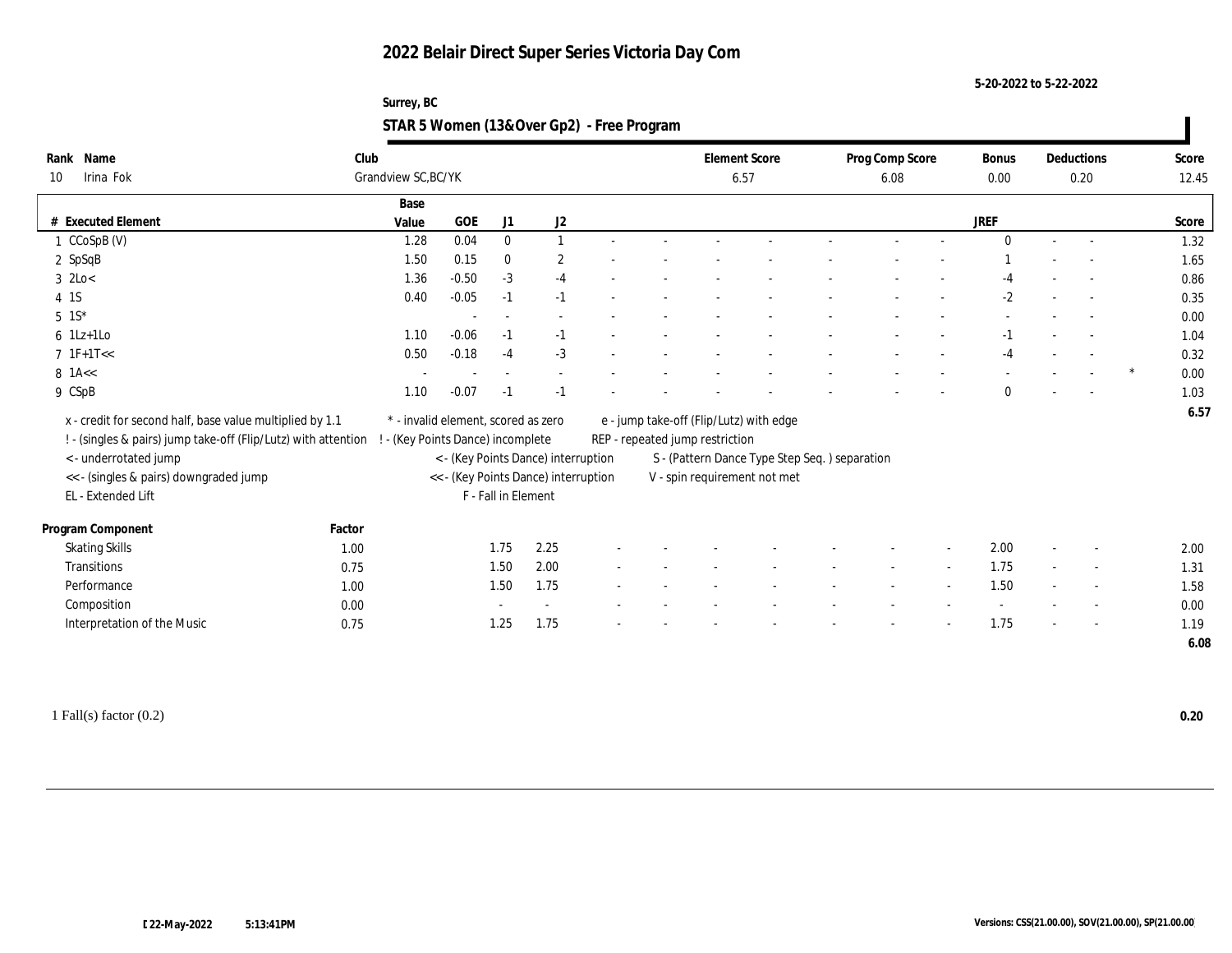**5-20-2022 to 5-22-2022**

## **Surrey, BC STAR 5 Women (13&Over Gp2) - Free Program**

|            | Rank Name                                                      | Club                            |                                     |                          |                                      |  |                                 | <b>Element Score</b>                          | Prog Comp Score |        | Bonus        |        | Deductions               | Score |
|------------|----------------------------------------------------------------|---------------------------------|-------------------------------------|--------------------------|--------------------------------------|--|---------------------------------|-----------------------------------------------|-----------------|--------|--------------|--------|--------------------------|-------|
| 11         | Parniyan Namazi Fard                                           | Vancouver SC, BC/YK             |                                     |                          |                                      |  |                                 | 6.17                                          | 6.06            |        | 0.00         |        | 0.40                     | 11.83 |
|            |                                                                | Base                            |                                     |                          |                                      |  |                                 |                                               |                 |        |              |        |                          |       |
|            | # Executed Element                                             | Value                           | <b>GOE</b>                          | J1                       | $\mathrm{J}2$                        |  |                                 |                                               |                 |        | <b>JREF</b>  |        |                          | Score |
| 12S        |                                                                | 1.30                            | $-0.26$                             | $-2$                     | $-2$                                 |  |                                 |                                               |                 |        | $-2$         |        |                          | 1.04  |
|            | $2 \ 1Aq+1T$                                                   | 1.50                            | $-0.22$                             | $-3$                     | $-2$                                 |  |                                 |                                               |                 |        | $-1$         |        |                          | 1.28  |
|            | 3 CCoSp                                                        | 0.00                            |                                     | $\overline{\phantom{a}}$ |                                      |  |                                 |                                               |                 |        |              |        |                          | 0.00  |
|            | 4 SpSqB                                                        | 1.50                            | 0.05                                | $\mathbf{0}$             | $\overline{1}$                       |  |                                 |                                               |                 |        | $\mathbf{0}$ |        |                          | 1.55  |
|            | $5$ 1F+1Lo                                                     | 1.00                            | $-0.02$                             | $\mathbf{0}$             | $\bf{0}$                             |  |                                 |                                               |                 |        | $-1$         |        | $\sim$                   | 0.98  |
| 6 2T       |                                                                | 1.30                            | $-0.65$                             | $-5$                     | $-5$                                 |  |                                 |                                               |                 |        | $-5$         |        | $\sim$                   | 0.65  |
| $7$ 1A $<$ |                                                                | 0.88                            | $-0.21$                             | $-3$                     | $-2$                                 |  |                                 |                                               |                 |        | $-2$         |        |                          | 0.67  |
| 8 SSp      |                                                                | 0.00                            |                                     |                          |                                      |  |                                 |                                               |                 |        |              |        |                          | 0.00  |
|            | x - credit for second half, base value multiplied by 1.1       |                                 | * - invalid element, scored as zero |                          |                                      |  |                                 | e - jump take-off (Flip/Lutz) with edge       |                 |        |              |        |                          | 6.17  |
|            | ! - (singles & pairs) jump take-off (Flip/Lutz) with attention | - (Key Points Dance) incomplete |                                     |                          |                                      |  | REP - repeated jump restriction |                                               |                 |        |              |        |                          |       |
|            | <- underrotated jump                                           |                                 |                                     |                          | < - (Key Points Dance) interruption  |  |                                 | S - (Pattern Dance Type Step Seq.) separation |                 |        |              |        |                          |       |
|            | << - (singles & pairs) downgraded jump                         |                                 |                                     |                          | << - (Key Points Dance) interruption |  |                                 | V - spin requirement not met                  |                 |        |              |        |                          |       |
|            | EL - Extended Lift                                             |                                 |                                     | F - Fall in Element      |                                      |  |                                 |                                               |                 |        |              |        |                          |       |
|            |                                                                |                                 |                                     |                          |                                      |  |                                 |                                               |                 |        |              |        |                          |       |
|            | Program Component                                              | Factor                          |                                     |                          |                                      |  |                                 |                                               |                 |        |              |        |                          |       |
|            | <b>Skating Skills</b>                                          | 1.00                            |                                     | 1.75                     | 2.25                                 |  |                                 |                                               |                 |        | 1.75         |        | $\overline{\phantom{a}}$ | 1.92  |
|            | Transitions                                                    | 0.75                            |                                     | 2.00                     | 2.00                                 |  |                                 |                                               | $\sim$          | $\sim$ | 1.25         | $\sim$ | $\sim$                   | 1.31  |
|            | Performance                                                    | 1.00                            |                                     | 1.75                     | 1.75                                 |  |                                 |                                               |                 |        | 1.25         |        | $\sim$                   | 1.58  |
|            | Composition                                                    | 0.00                            |                                     |                          |                                      |  |                                 |                                               |                 |        |              |        | $\overline{\phantom{a}}$ | 0.00  |
|            | Interpretation of the Music                                    | 0.75                            |                                     | 1.75                     | 1.75                                 |  |                                 |                                               |                 |        | 1.50         |        | $\sim$                   | 1.25  |
|            |                                                                |                                 |                                     |                          |                                      |  |                                 |                                               |                 |        |              |        |                          | 6.06  |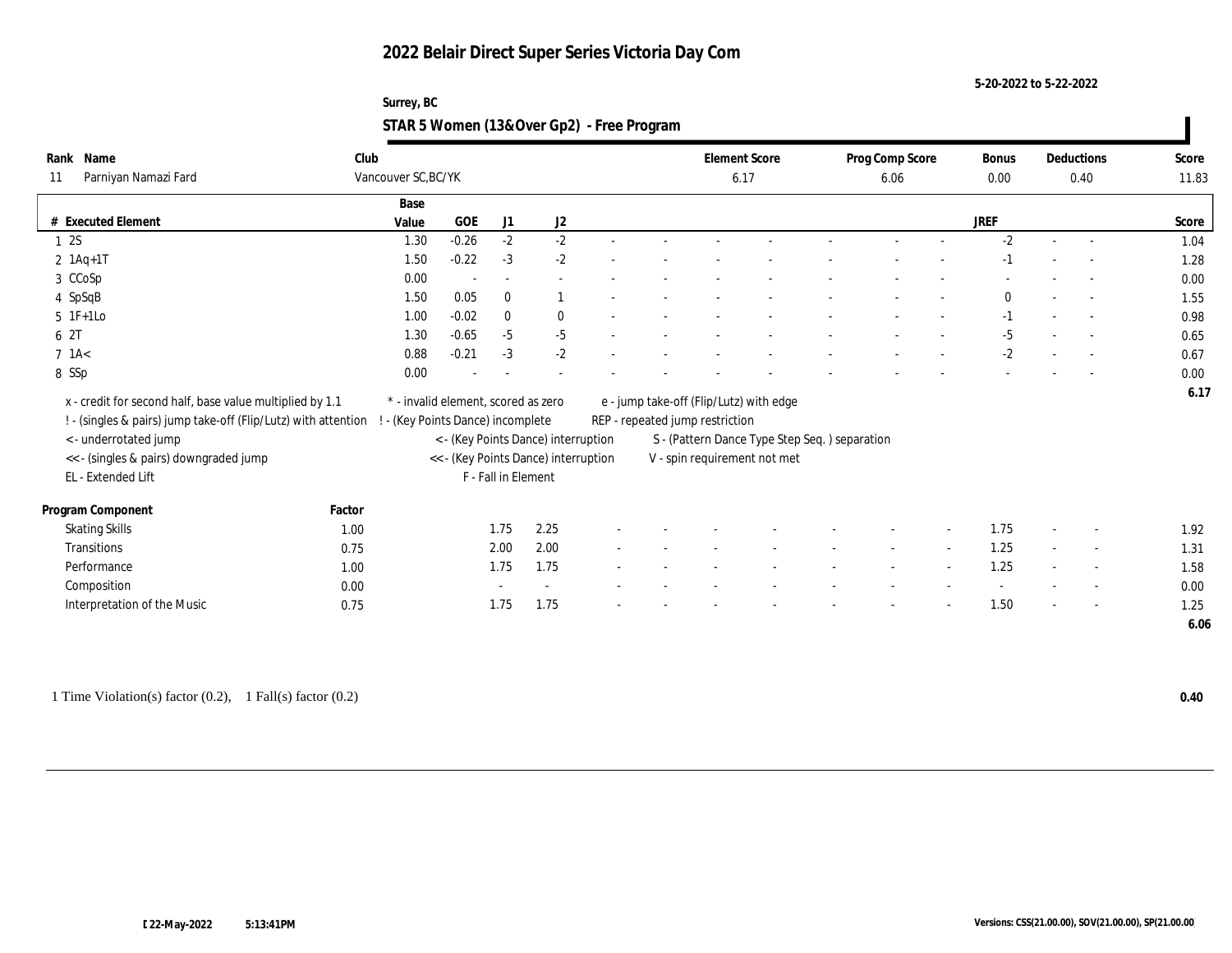**5-20-2022 to 5-22-2022**

## **Surrey, BC STAR 5 Women (13&Over Gp2) - Free Program**

| Rank Name<br>Kylee Chapman<br>12                               | Club   | Abbotsford SC, BC/YK                |         |                     |                                      |  |                                 | <b>Element Score</b><br>4.64                   | Prog Comp Score<br>5.69 |        | Bonus<br>0.00 |        | Deductions<br>0.40       | Score<br>9.93 |
|----------------------------------------------------------------|--------|-------------------------------------|---------|---------------------|--------------------------------------|--|---------------------------------|------------------------------------------------|-------------------------|--------|---------------|--------|--------------------------|---------------|
|                                                                |        | Base                                |         |                     |                                      |  |                                 |                                                |                         |        |               |        |                          |               |
| # Executed Element                                             |        | Value                               | GOE     | J1                  | $\mathrm{J}2$                        |  |                                 |                                                |                         |        | <b>JREF</b>   |        |                          | Score         |
| $1 \t1A$                                                       |        | 1.10                                | $-0.22$ | $-3$                | $-1$                                 |  |                                 |                                                |                         |        | $-2$          |        |                          | 0.88          |
| 2 CCoSpB (V)                                                   |        | 1.28                                | 0.00    | $\mathbf{0}$        | $\bf{0}$                             |  |                                 |                                                |                         |        | $\mathbf{0}$  |        |                          | 1.28          |
| $3 \text{ } 1 \text{Lz+1T} <<$                                 |        | 0.60                                | $-0.14$ | $-4$                | $-3$                                 |  |                                 |                                                |                         |        | $\mathbf{0}$  |        |                          | 0.46          |
| 4 1 S                                                          |        | 0.40                                | $-0.15$ | $-4$                | $-3$                                 |  |                                 |                                                |                         |        | -4            |        |                          | 0.25          |
| 5 SpSqB                                                        |        | 1.50                                | $-0.20$ | $-1$                | $-2$                                 |  |                                 |                                                |                         |        | $-1$          |        | $\sim$                   | 1.30          |
| $6$ 2Lo $<<$                                                   |        | 0.50                                | $-0.25$ | $-5$                | $-5$                                 |  |                                 |                                                |                         |        | $-5$          |        | $\sim$                   | 0.25          |
| 7 FCSp                                                         |        | 0.00                                |         |                     | $\sim$                               |  |                                 |                                                |                         |        |               |        |                          | 0.00          |
| 8 1A+REP                                                       |        | 0.77                                | $-0.55$ | $-5$                | $-5$                                 |  |                                 |                                                |                         |        | $-5$          |        |                          | 0.22          |
| x - credit for second half, base value multiplied by 1.1       |        | * - invalid element, scored as zero |         |                     |                                      |  |                                 | e - jump take-off (Flip/Lutz) with edge        |                         |        |               |        |                          | 4.64          |
| ! - (singles & pairs) jump take-off (Flip/Lutz) with attention |        | ! - (Key Points Dance) incomplete   |         |                     |                                      |  | REP - repeated jump restriction |                                                |                         |        |               |        |                          |               |
| < - underrotated jump                                          |        |                                     |         |                     | < - (Key Points Dance) interruption  |  |                                 | S - (Pattern Dance Type Step Seq. ) separation |                         |        |               |        |                          |               |
| << - (singles & pairs) downgraded jump                         |        |                                     |         |                     | << - (Key Points Dance) interruption |  |                                 | V - spin requirement not met                   |                         |        |               |        |                          |               |
| EL - Extended Lift                                             |        |                                     |         | F - Fall in Element |                                      |  |                                 |                                                |                         |        |               |        |                          |               |
|                                                                |        |                                     |         |                     |                                      |  |                                 |                                                |                         |        |               |        |                          |               |
| Program Component                                              | Factor |                                     |         |                     |                                      |  |                                 |                                                |                         |        |               |        |                          |               |
| <b>Skating Skills</b>                                          | 1.00   |                                     |         | 1.75                | 2.00                                 |  |                                 |                                                |                         |        | 1.50          |        | $\overline{\phantom{a}}$ | 1.75          |
| Transitions                                                    | 0.75   |                                     |         | 1.50                | 1.75                                 |  |                                 |                                                | $\sim$                  | $\sim$ | 1.75          | $\sim$ | $\sim$                   | 1.25          |
| Performance                                                    | 1.00   |                                     |         | 1.50                | 1.50                                 |  |                                 |                                                |                         |        | 1.50          |        | $\overline{\phantom{a}}$ | 1.50          |
| Composition                                                    | 0.00   |                                     |         |                     |                                      |  |                                 |                                                |                         |        |               |        |                          | 0.00          |
| Interpretation of the Music                                    | 0.75   |                                     |         | 1.25                | 1.75                                 |  |                                 |                                                |                         |        | 1.75          |        | $\overline{\phantom{a}}$ | 1.19          |
|                                                                |        |                                     |         |                     |                                      |  |                                 |                                                |                         |        |               |        |                          | 5.69          |

2 Fall(s) factor (0.2) **0.40**